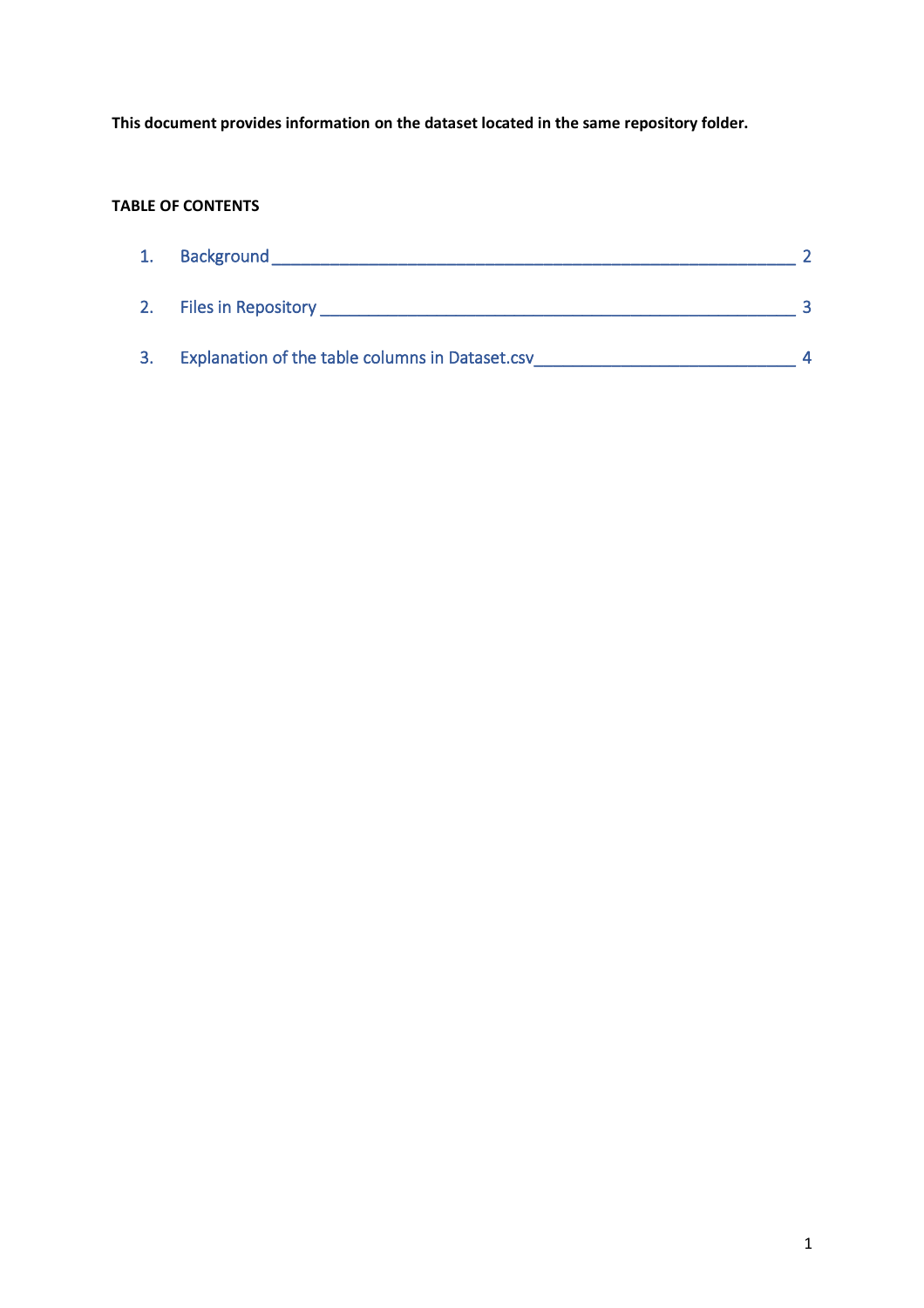## <span id="page-1-0"></span>1. Background

The data in this repository folder belongs to the following study:

**Jacob Leon Kröger, Leon Gellrich, Sebastian Pape, Saba Rebecca Brause, and Stefan Ullrich. 2022. "Personal Information Inference from Voice Recordings: User Awareness and Privacy Concerns".** *Proceedings on Privacy Enhancing Technologies (PoPETs)***, 2022(1), Sciendo**

The paper will be available open access on the website of the Privacy Enhancing Technologies Symposium (PETS):<https://petsymposium.org/>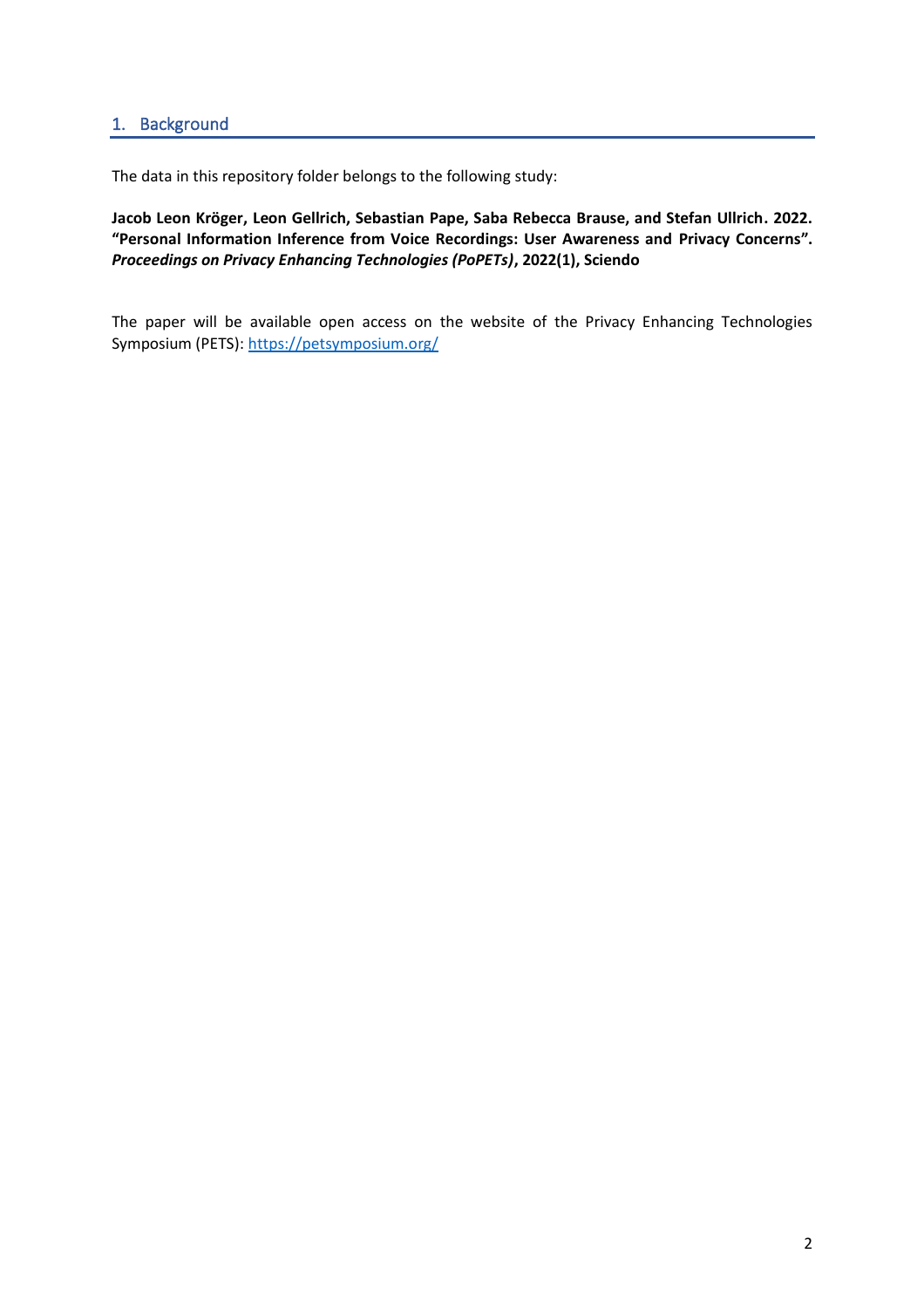## <span id="page-2-0"></span>2. Files in Repository

The repository contains the following files:

- **Dataset.csv** (the collected data for Grp-A and Grp-B)
- **Questionnaire Grp-A.pdf** (the questionnaire used for Grp-A)
- **Questionnaire Grp-B.pdf** (the questionnaire used for Grp-B)
- **Questionnaire (with variable view) Grp-A.pdf** (the questionnaire used for Grp-A, including a description of all variables)
- **Questionnaire (with variable view) Grp-B.pdf** (the questionnaire used for Grp-B, including a description of all variables)
- **Codebook.pdf** (description of the codes used in the "Assigned codes for PP09\_01" column of Dataset.csv)